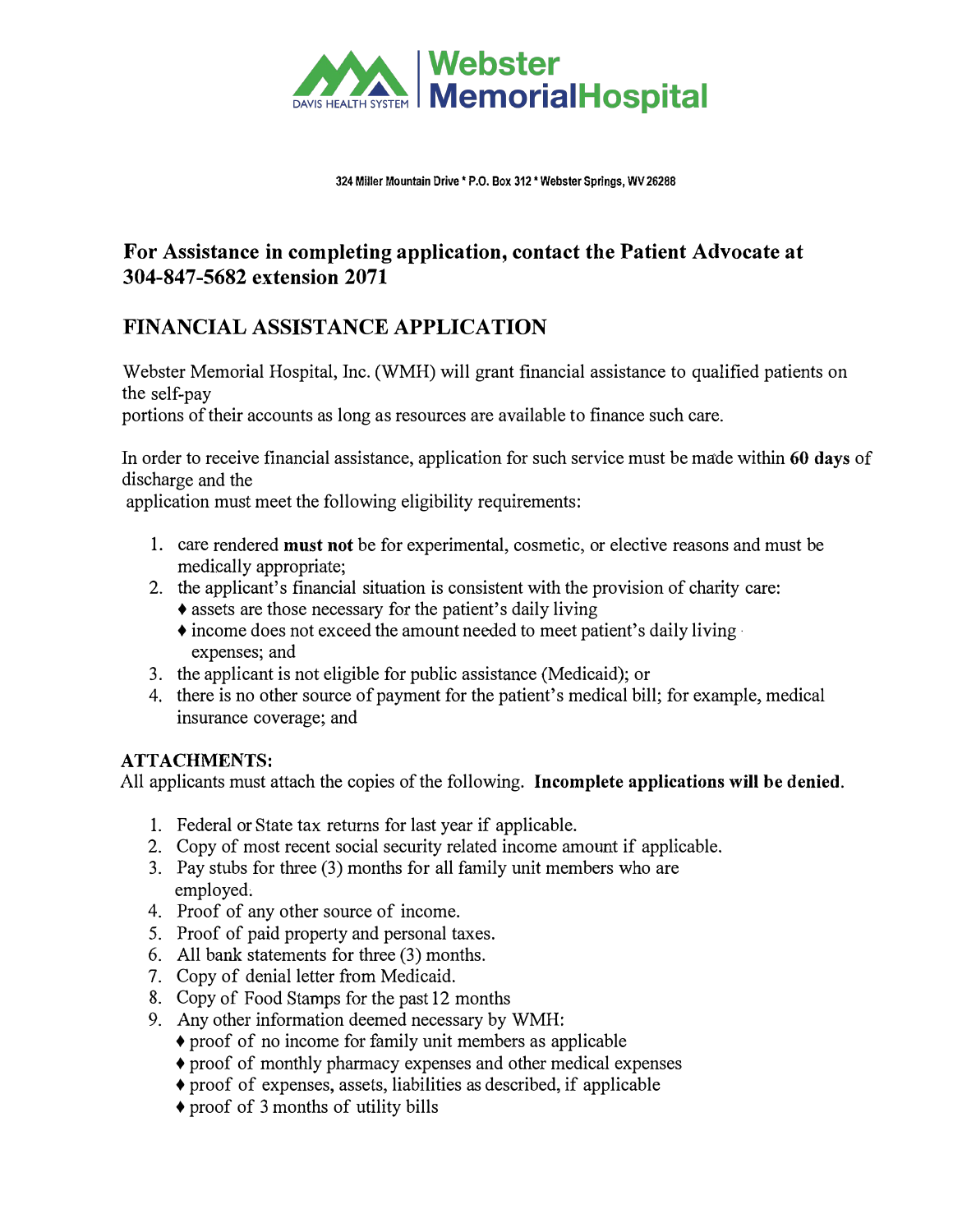#### **WEBSTER MEMORIAL HOSPITAL, INC. FINANCIAL APPLICATION**

For which program(s) are you applying?  $\binom{1}{x}$  Financial Assistance – Request for 100% of bill to be written off  $($ ) Sliding Fee – Discounts up to 90% off of bill Patient Name: ----------------- Phone#: ----- Social Security#: \_\_\_\_\_\_\_\_\_\_\_ Date of Birth: \_\_\_\_\_\_\_\_ \_ Address (if PO Box include route number and/or road name): Age: Marital Status: West Virginia Resident (Y/N):

#### **Section 1 - HOUSEHOLD & EMPLOYMENT INFORMATION**

**NAWIE** RELATIONSHP/DATE= **INSURANCE** OF BIRTHE AND THE Current Employer: \_\_\_\_\_\_\_\_\_\_\_\_\_\_\_ Phone#: Address: --------------------------- Position Held: \_\_\_\_\_\_\_\_\_\_\_ Dates of employment: \_ \_\_\_ \_ Last Employer: \_\_\_\_\_\_\_\_\_\_ \_\_\_\_\_\_ Phone #: Address: --------------------------- Position Held: \_\_\_\_\_\_\_\_\_\_\_ Dates of employment: Spouses Employer: \_\_\_\_\_\_\_\_\_\_\_\_\_\_\_ Phone#: \_\_\_\_ \_ Address: --------------------------- Position Held: \_\_\_\_\_\_\_\_\_\_\_ Dates of employment: \_\_\_\_\_\_ \_

List all persons living in household.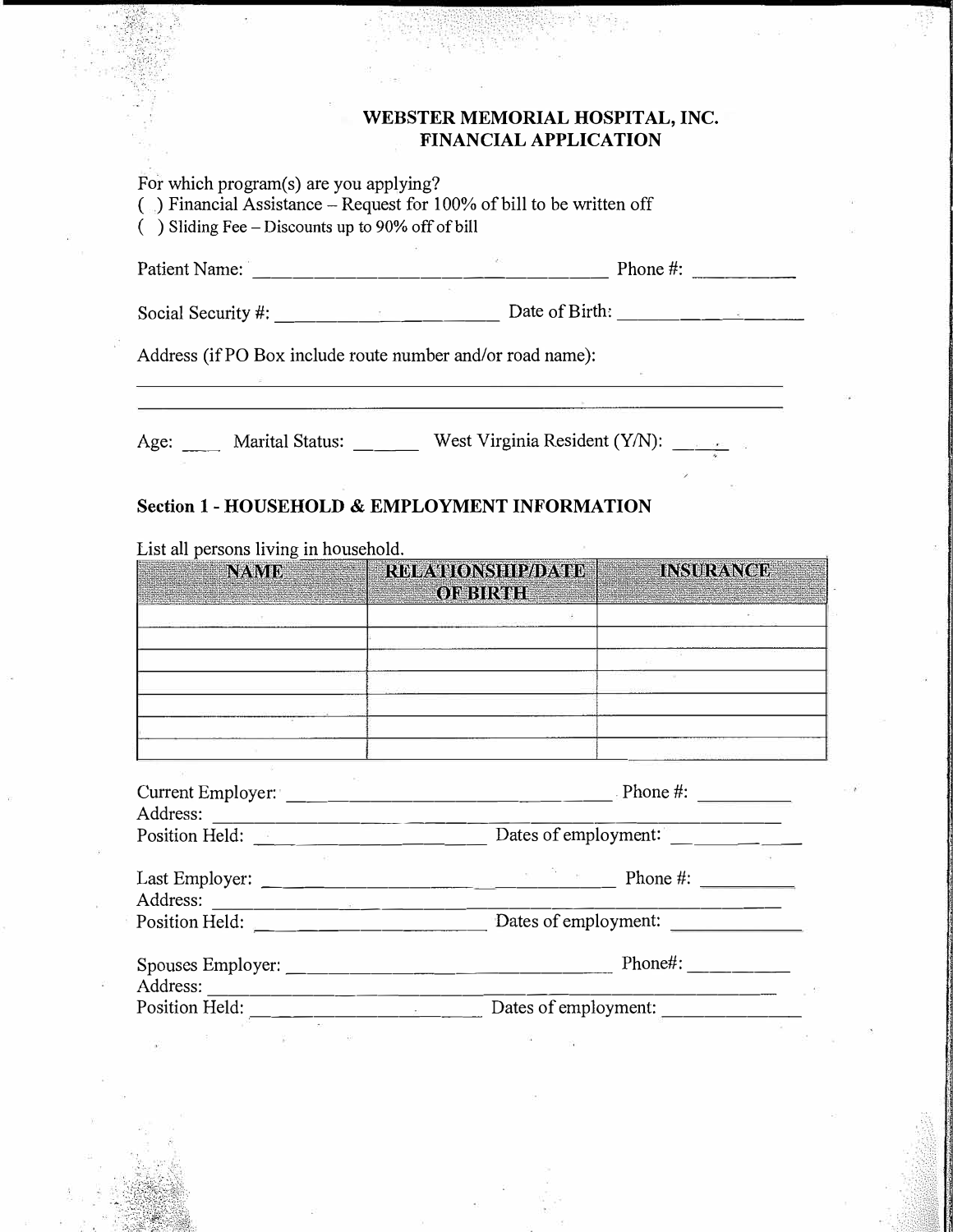# **Section 2-MONTHLY HOUSEHOLD INCOME & EXPENSES**

| <b>Excessive HOUSEHOLD MONTHLY INCOME (Attach Proof)</b> |                  |  |
|----------------------------------------------------------|------------------|--|
| Wages:                                                   | Food Stamps:     |  |
| Tips:                                                    | Retirement:      |  |
| Alimony/Child Support:                                   | Unemployment:    |  |
| Social Security:                                         | AFDC:            |  |
| $\vert$ Other (Specify):                                 | Other (Specify): |  |
| <b>MAT II INAAIR</b>                                     |                  |  |

**TOTAL INCOME:** 

**HOUSEHOED MONTHEY EXPENSES** 

| <b>Description:</b>     | <b>Monthly Amount:</b> | <b>Total Liability (if</b><br>applicable): |
|-------------------------|------------------------|--------------------------------------------|
| House Rental/Payment:   |                        |                                            |
| Food:                   |                        |                                            |
| Car Payment:            |                        |                                            |
| Car Operating Expenses: |                        |                                            |
| Phone:                  |                        | $\overline{a}$                             |
| Electric/Gas:           |                        |                                            |
| Water/Sewer:            |                        |                                            |
| Other Medical:          |                        |                                            |
| Other (Specify):        |                        |                                            |
| <b>TOTAL EXPENSES:</b>  |                        |                                            |

### **Section 3 - ASSETS**

| <b>ASSERS</b>                                                   |  |  |  |  |
|-----------------------------------------------------------------|--|--|--|--|
| House/Land Value:                                               |  |  |  |  |
| Car/Truck Value:                                                |  |  |  |  |
| Name and Address Of Bank:                                       |  |  |  |  |
| Savings Account Amount: \$                                      |  |  |  |  |
| Checking Account Amount: \$                                     |  |  |  |  |
| Stocks/Bonds/CDs:                                               |  |  |  |  |
| Guns/Jewelry over \$500.00:                                     |  |  |  |  |
| <b>Retirement Funds/Pensions:</b>                               |  |  |  |  |
| Cash Value of Life Insurance:                                   |  |  |  |  |
| Other Assets (Specify):                                         |  |  |  |  |
| Other Assets (Specify):                                         |  |  |  |  |
| Other Assets (Specify):                                         |  |  |  |  |
| <b>TOTAL ASSETS:</b>                                            |  |  |  |  |
| Net Income/Net Worth: To Be Completed by the Patient Counselor: |  |  |  |  |
| Total Income                                                    |  |  |  |  |
| Less Total Expenses                                             |  |  |  |  |
| <b>Total Assets</b>                                             |  |  |  |  |
| Less Total Liability Amount                                     |  |  |  |  |
| Net Worth                                                       |  |  |  |  |